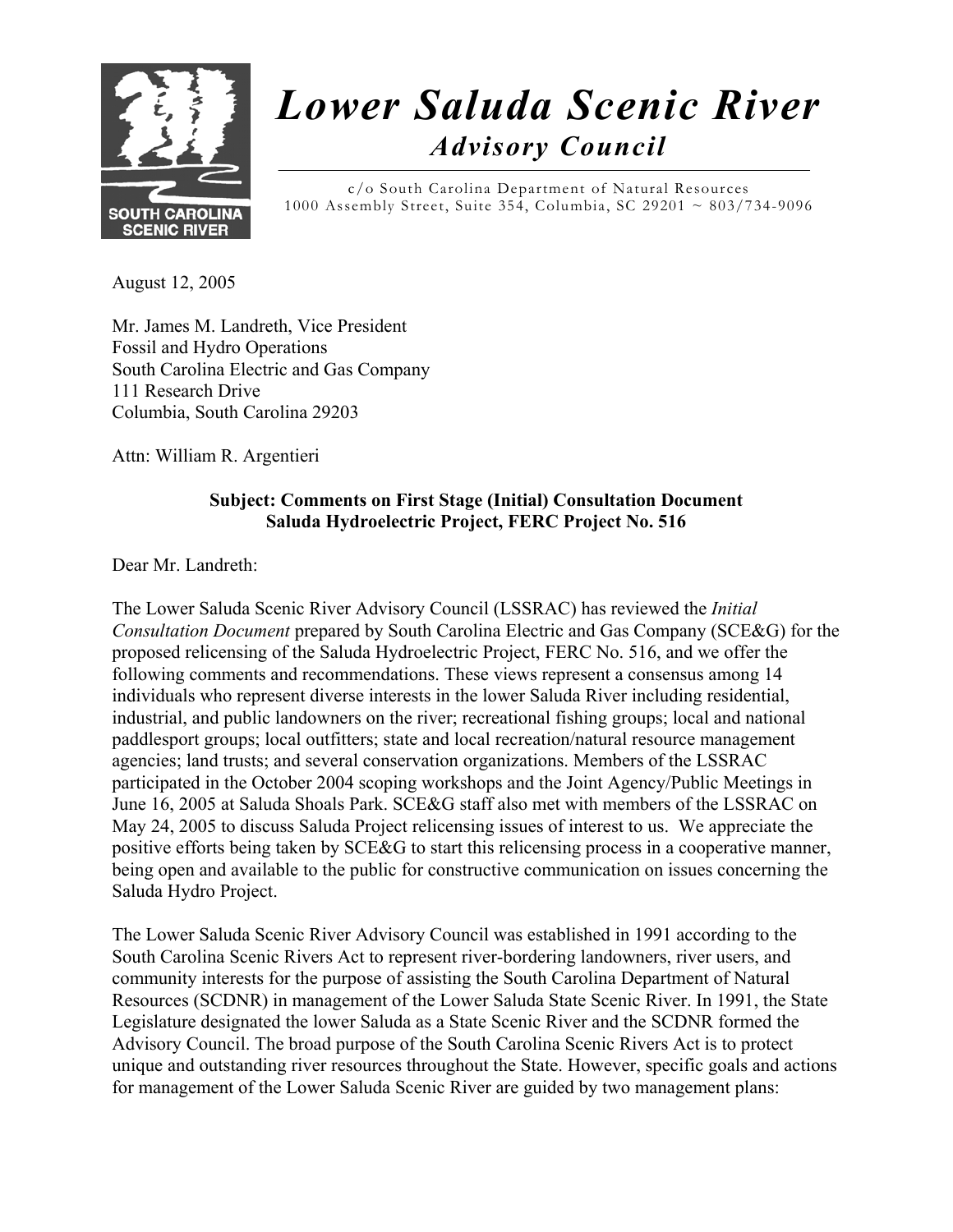- The Lower Saluda River Corridor Plan published in 1990 by the South Carolina Water Resources Commission (now part of the South Carolina Department of Natural Resources) and Department of Parks, Recreation, and Tourism; adopted as the management plan for the Lower Saluda State Scenic River in 1991.
- Lower Saluda Scenic River Corridor Plan Update published in 2000 as an update and addition to the 1990 corridor plan.

These Lower Saluda River planning documents are available on the SCDNR website: http://www.dnr.state.sc.us/etc/conservation.html

Both of these Saluda River plans have been submitted to the FERC by the SCDNR as a "comprehensive plan for improving, developing, and conserving the waterway" (as described in the Federal Power Act, 16 USC Section 803) and, as such, should be used by the FERC and SCE&G to define conditions for the operation and management of Project 516. Both the 1990 Corridor Plan and 2000 Plan Update are community-based plans created by local citizens representing a wide-range of interests and expertise related to this river. The plans address natural and cultural resource protection, law enforcement, recreational access and facilities, user safety, litter, and tourism. A 60-member task force (representing 50 state and local organizations) created the 1990 plan and the 2000 plan was created from a planning workshop involving over 100 local leaders and citizens.

# **Desired Outcomes for Relicensing the Saluda Hydro Project**

The Lower Saluda Scenic River Advisory Council, exercising its role in the management of the State Scenic River, has defined a set of desired outcomes that we would like to see result from the FERC relicensing process for the Saluda Hydro Project. Listed below, our desired outcomes represent the primary management objectives that we have for the Saluda Hydro Project and its associated resources.

- Water quality conditions in the lower Saluda River and waters released from Saluda Hydro to the river will meet State standards and support existing uses in the river.
- Instream flows from Lake Murray Dam to the lower Saluda and Congaree Rivers will protect and support aquatic life, water quality, migratory fish, navigation, recreational boating and fishing, and other instream uses.
- SCE&G lands in the lower Saluda River corridor will be dedicated to conservation purposes for the protection of wildlife habitats, environmentally sensitive areas, and rare/sensitive species.
- Migratory fish in the Saluda and Congaree Rivers will be protected and supported with instream flows.
- Rare, threatened, and endangered species, critical habitats, and floodplain vegetation communities associated with the Saluda and Congaree Rivers will be protected and supported with instream flows.
- River safety warning systems and communication procedures will be improved to protect river users from hazards associated with hydropower flow releases.
- Recreational uses will be enhanced with additional access facilities, predictable flow releases, and land conservation.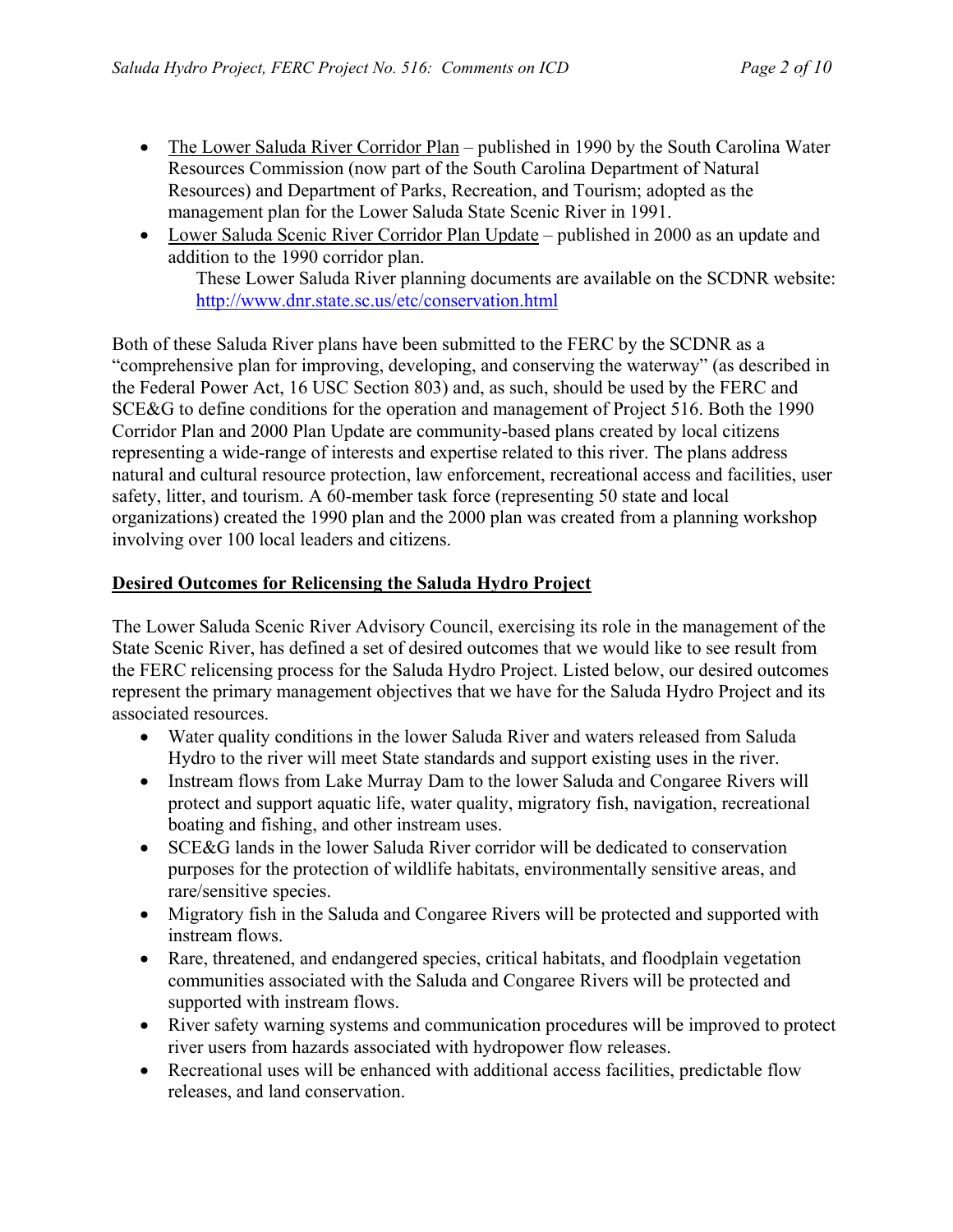These desired outcomes, presented above, are rooted in the goals of the Lower Saluda River Corridor Plan of 1990 and the Plan Update of 2000 and form the basis of our comments on the Initial Consultation Document and guide our recommendations for additional information and studies needed to resolve management issues associated with the Saluda Hydro Project.

## **Specific Comments on the Initial Consultation Document**

The following comments are provided to address the information presented in the Initial Consultation Document (ICD). The numbers, which begin the following paragraphs, reference specific sections of the ICD.

7.1 (Project Modification for Consideration) – We think it is important to acknowledge that public resources are being used and impacted by the hydro project; therefore, it is necessary to examine Project modifications that might enhance or restore those public resources, which include fish and wildlife resources, water resources, and associated public uses of those resources including recreational uses.

7.4.3 (Warning Systems) – We have sought to improve user safety on the Saluda River below the dam by partnering with other organizations including SCE&G to implement many of the User Safety recommendations of the 1990 Lower Saluda River Corridor Plan; however, the safety warning systems and related information needs for river users will only continue to increase. We think the river-safety information needs of the public will warrant a greater, more consistent level of attention than has been provided in the past by the power company.

9.2.3 (Water Quality) – Regarding water quality in the river, the Lower Saluda River Corridor Plan and the Corridor Plan Update (both referenced above) specify management goals and recommendations that we have advocated over many years, in numerous situations for the protection and enhancement of water resources in the lower Saluda River.

In addition to the water quality problems caused by the Saluda Hydro Project (primarily DO), the river is heavily impacted by polluted runoff from the tributary streams, which drain a watershed that is 25% urban and 20% agricultural land. The river and its tributaries are currently permitted to receive over 7-million gallons per day of treated wastewater; and nearby developing communities continue to look to the lower Saluda as a destination for more wastewater disposal.

9.2.2.1 (Water Quality Reports) – Regarding SCDHEC Saluda River Basin Water Quality Reports, a third report in this series has been published: the October 2004 DHEC Watershed Water Quality Assessment for the Saluda River Basin, Technical Report No. 004-04.

9.2.3.1 (Water Quality, past studies) – The low dissolved oxygen (DO) problems in the Saluda River caused by the summer-fall, hypolimnetic discharges from Lake Murray were well documented eight to ten years prior to the DHEC reports cited in the ICD. The DO problems are presented the July 1988 study report titled "Oxygen Dynamics in the Lower Saluda River" by H.N. McKellar, Jr. and Mary K. Stecker, from the Department of Environmental Health Sciences, University of South Carolina. DHEC helped to fund this study along with Trout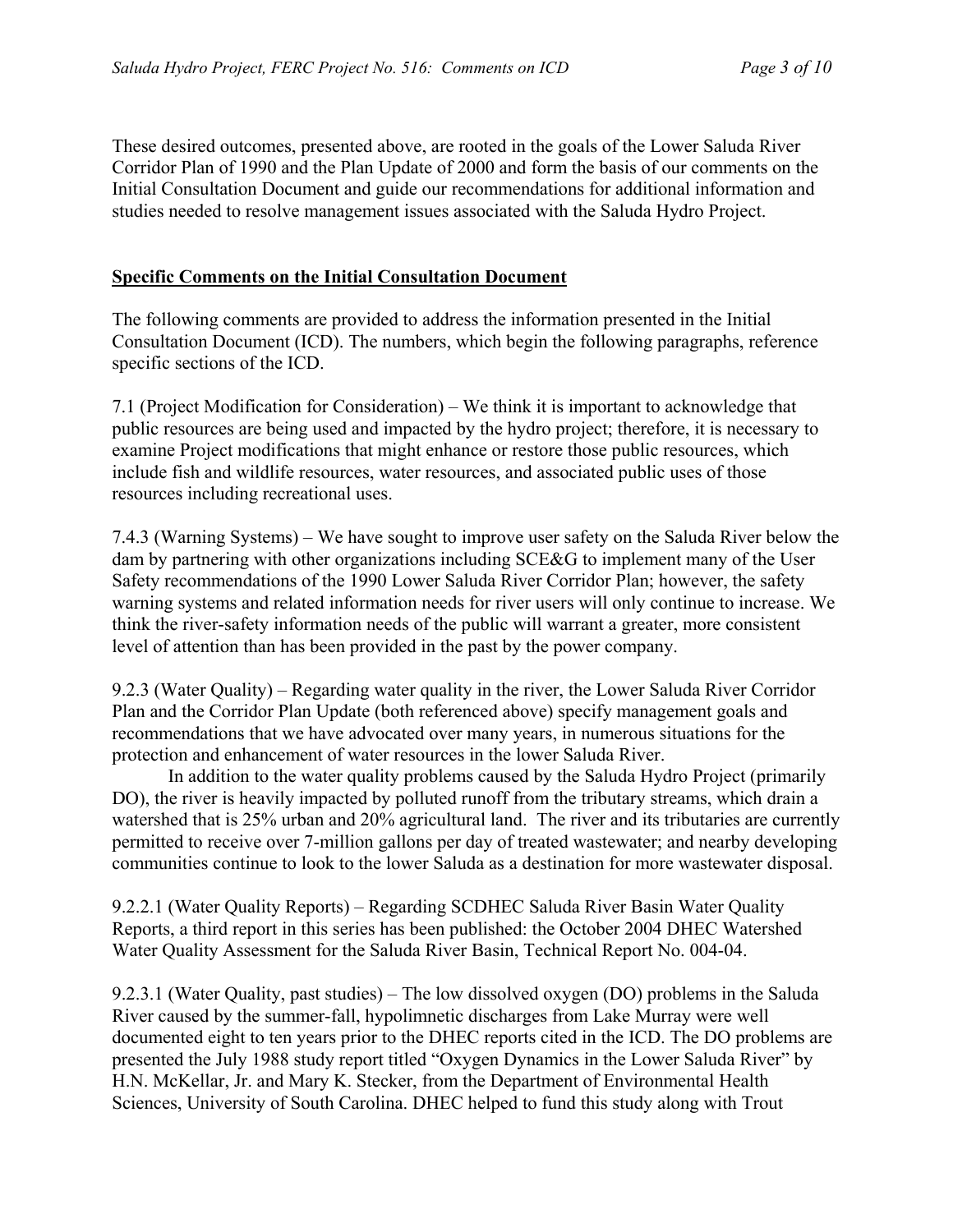Unlimited and the S.C. Wildlife and Marine Resources Department.

Recently, DHEC has published another report that documents continuing DO problems (excursions) resulting in conditions that only partially support aquatic life in the lower Saluda (see the October 2004 DHEC Watershed Water Quality Assessment for the Saluda River Basin, Technical Report No. 004-04).

9.2.3.2 (Dissolved Oxygen Enhancement) – We appreciate the cooperation SCE&G has exhibited in recent years in seriously addressing the low DO problems in waters released from the Saluda Hydro to the lower Saluda River. We are pleased to know that SCE&G has implemented and will continue to review operational protocols to maintain appropriate DO levels in the river.

10.2 (Aquatic Resources, Saluda River) – The Lower Saluda River Corridor Plan and the Corridor Plan Update provide general management goals and recommendations that we have advocated for the protection and enhancement of aquatic resources in the lower Saluda River.

 The ICD indicates that there is very little known about the mussels of the lower Saluda; therefore we think that additional inventory of these resources may be needed.

10.3.2.6 (Fish Advisory) – DHEC has issued a 2005 fish consumption advisory in affect for the lower Saluda for largemouth bass and bowfin.

10.3.2.6 (Fisheries Management) – The Lower Saluda River Corridor Plan of 1990 provides general management goals and recommendations that we have advocated for the protection and enhancement of fishery resources in the lower Saluda River.

11.0 (Botanical Resources) – Considerable effort and attention has been directed to Lake Murray shoreline management and the classification of environmentally sensitive areas on the lake. However, the ICD indicates that there is very little information on the natural/sensitive areas or ecologically significant resources along the lower Saluda River; therefore, we think that additional inventory, assessment, and conservation planning for these resources is needed.

11.1.2 (Upland Habitat, Saluda River) – Again, the ICD indicates that there is little information on the habitats, botanical species, and environmental sensitive areas (ESA) of the lower Saluda River corridor; therefore, we think that additional inventory, assessment, and conservation planning for these resources is needed on the river.

12.1 (Wildlife Resources, T&E Species) – Bald eagles are seen in the lower Saluda River corridor and an eagle's nest is located on a river island in the confluence with the Broad River adjacent to the area where the rocky shoals spider lily exists.

Table E-9 and E-13 (Species lists) – There are many more botanical species present in the lower Saluda River corridor than those represented in Table E-9. Other birds that are often seen/heard along the lower Saluda include: barred owl, belted kingfisher, Mississippi kite. The SCDNR has produced reports for the lower Saluda River, one report compiled in 1984 by the former Water Resources Commission, that presents information (lists provided by Rudy Manke) for flora and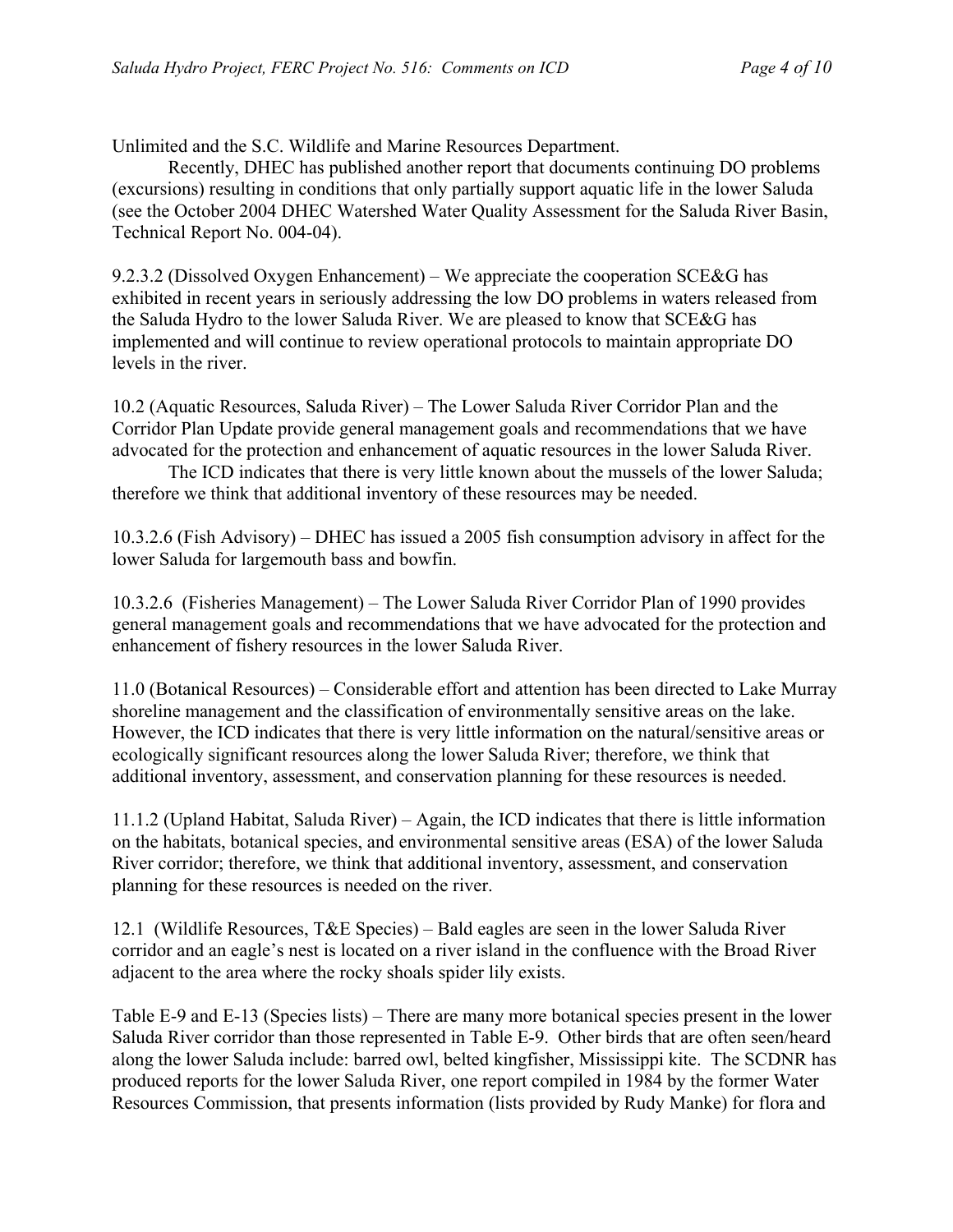fauna species.

14.1 (Recreational Resources) – The discussion of regional recreation resources mentions various trails in the region and should include the Three Rivers Greenway and its various components which include trails (some are currently in place and some are proposed) in Cayce, West Columbia, and Columbia along the Congaree, Broad, and lower Saluda Rivers.

14.2.2. (Recreation, Saluda River) – While the ICD reports information produced by the SCDNR about recreational fishing on the river, we perceive that the level of fishing and the level of boating that occurs on the river is steadily increasing. We are aware of increased use of the river by wading anglers as well as those that fish from the bank and from boats. We are also aware of increasing use of the river by recreational boaters, those who canoe and kayak. However, there is little or no information to quantify these uses and trends.

 Significant planning information about recreational issues of the river is provided in the Lower Saluda River Corridor Plan and the Corridor Plan Update. The Plan Update in particular is focused on recreational access issues of the river and explores the feasibility of creating a trail on the north bank of the river connecting Saluda Shoals Park with Gardendale Landing and Riverbanks Zoo. SCE&G is working with the Irmo-Chapin Recreation Commission and the LSSRAC to pursue implementation of the trail concepts presented in the Plan Update; and we very much appreciate the interest and cooperative assistance of SCE&G staff in these efforts.

15.0 (Land Use and Aesthetics) – We found very limited information in the ICD regarding land use and aesthetics associated with the lower Saluda River corridor. The lower Saluda is a State Scenic River and considerable information is available to describe the river and its surrounding lands. In addition, the ICD should note that SCE&G donated a Scenic River easement to the State of South Carolina in 1997; the easement conserves a 100-foot-wide strip along approximately six miles of riverbank.

G-3 (Project Map) – Up-to-date maps are needed with more descriptive information about the types of lands that are part of the Saluda Hydro Project. The two maps of the river corridor (G3) appear to be out of date. The maps indicate certain lands to be owned by SCE&G, which are actually no longer owned by the company (e.g. the Police Club property off Candi Lane). The maps do not show all areas where Scenic River easements were donated by SCE&G to the State of South Carolina in 1997, and the easements are not described in the ICD. The maps show other, larger easements areas, which are also not defined in the ICD. The PBL (Project Boundary Line) appears on these maps but the ICD seems to provide no definition of the PBL and no explanation regarding the management or ownership of lands associated with this boundary. Additional explanation is needed about project lands to allow citizens to understand the purposes that the project lands serve and how they are managed.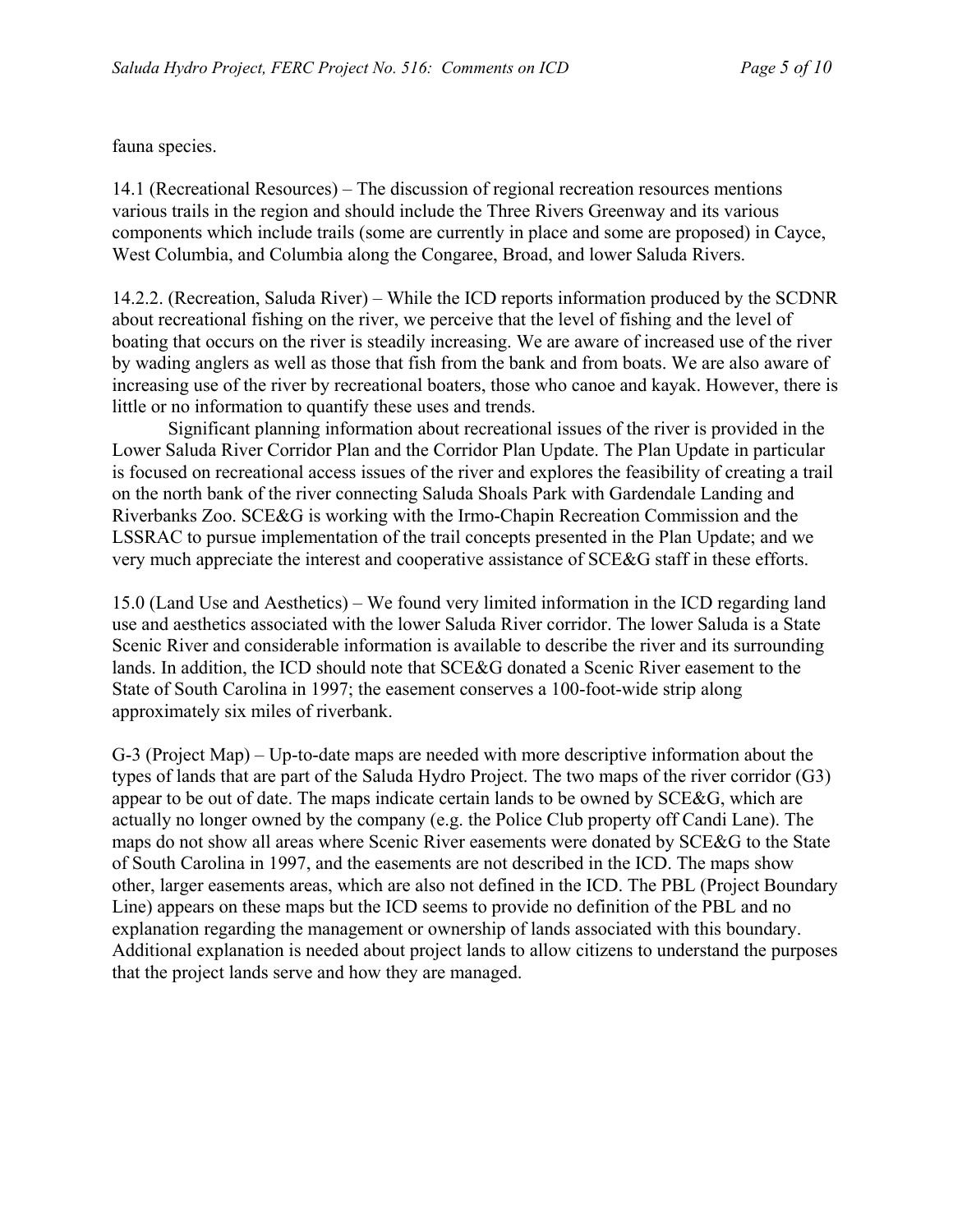# **Recommendations for Studies to Address Information Needs**

The following list of studies is recommended to provide the information that we anticipate will be needed to address the important management issues associated with the Saluda Hydro Project and to make well-informed decisions that will serve the public's interest. We understand that some of the studies recommend here may already be in process, either by SCE&G or other entities. We also recognize that existing relevant information and studies are available from various sources and may fill some of the information needs we have identified.

 We will certainly offer our assistance in the relicensing process as it moves forward to identify existing information sources and to provide input to the scoping, design, and implementation of studies.

## **Hydrologic / Hydraulic Operations Model**

We recommend development of a computer simulation model that incorporates the operating characteristics of the Saluda Hydro Project. The model should be capable of simulating the Project's operations using specific hydraulic relationships based on inflows from all drainages to Lake Murray ending downstream in the Congaree River floodplain. The model should also include water flows in the Broad River above its confluence with the Saluda to accurately model combined flow conditions at the confluence and in the Congaree River. The model should be capable of analyzing the effects on the downstream flows and lake levels under proposed project operational alternatives. The model should provide a tool for all interests to evaluate various operational scenarios simulating changes in flows, lake levels, and other operational constraints. The resulting data should be readily analyzed and made available to assist stakeholders in evaluating the impact of the scenarios on specific water quantity interests.

#### **Instream Flow Study (aquatic life support and navigation)**

We recommend a study of how project operations affect stream flows and what flow regimen(s) would best protect and support the health of aquatic life and natural communities in the river. Flow regimens should be assessed for all downstream segments of the Saluda River and upper segments of the Congaree River. Flow regimens and season variations of flow should be identified that fully support all life stages of aquatic biota including spawning, juvenile and adult habitat requirements, and flows for upstream and downstream fish migrations.

In addition, we recommend downstream navigation studies to be conducted to determine flows needed to support boat passage (canoe, kayak, and small motor boat) on the lower Saluda and into the Congaree River.

## **Recreation Flow Study**

In addition to determining minimum flow needs for navigation/boat passage (for canoes, kayaks, and small motor boats); we recommend a study to determine the flow range and duration that provides acceptable and optimal recreation experiences for anglers and boaters (particularly for canoeing and kayaking) of various experience levels on the lower Saluda River. To assist in evaluating potential alternative target flows this study should solicit input from parties with an interest in the affect of flow on instream recreational experiences.

## **Recreation Flow and Safety Communication Study**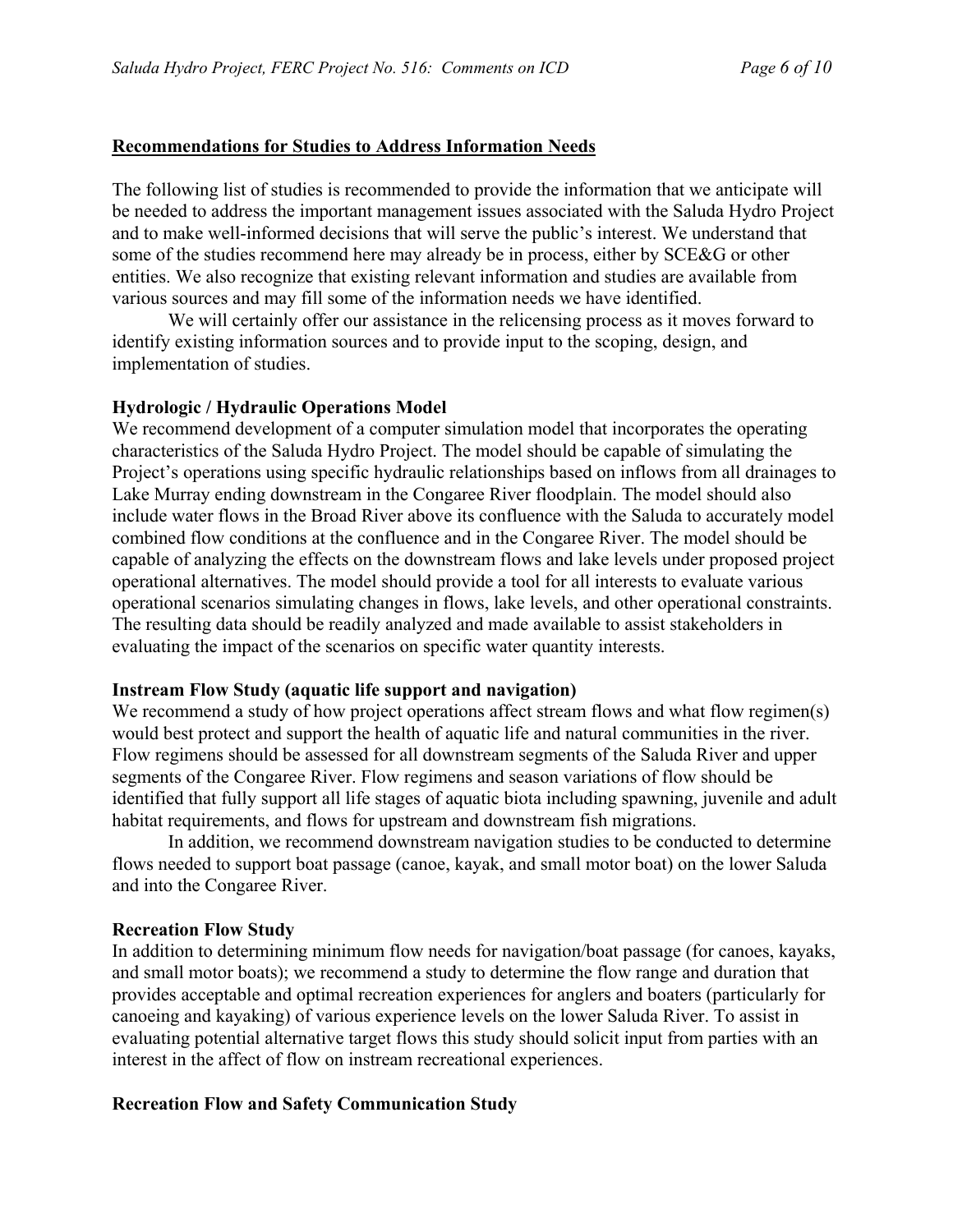We recommend a study to review recreation and safety communication needs to the public as they pertain to the operation of the Saluda Hydro Project. The study should review current practices in providing river flow and lake level information and safety warnings, solicit public input from recreational users, define the communication needs based on public input, and make recommendations to meet those communication interests. The study should address alternatives for developing an information system that will: 1) better inform the public in a timely manner of flow release schedules; and 2) improve the safety-warning system to inform river users of changes in river flows and potentially hazardous conditions. This study should also address alternative operational protocols for gradual release (ramping) of flows leading to peak hydro releases for the purpose of protecting downstream users from rapidly rising water

## **Reservoir Level Study**

We recommend a study to evaluate potential seasonal target elevations for Lake Murray along with maximum and minimum elevations based on historical operation. The study should solicit input from parties with an interest in lake levels and provide data to assist in evaluating potential alternative target elevations for Lake Murray in order to assist in the balancing of all related interests, including lakeside homeowners, municipal water users, environmental interests, power production capabilities, and downstream river users.

## **Low Inflow Protocol Study**

We recommend a study to develop a low inflow protocol that will provide trigger points and procedures for how the Saluda Hydro Project will be operated by SCE&G during periods of low inflow (i.e. periods when there is not enough water flowing into the project reservoir to meet the normal needs for power generation, recreation flows, minimum flows, any on-reservoir water withdrawals and designated lake levels). The protocol should be developed on the basis that all parties with interests in water quantity will share the impact of low inflow. This includes consideration of impacts to natural resources. The study should also evaluate the potential of using forecasting approaches to determine the probabilities of shortfalls in water availability before they occur.

#### **Water Quality Study**

We recommend a study to identify the current status of water quality for the Saluda Hydro Project and to identify and evaluate alternative operating, engineering, or policy scenarios to improve water quality in the lower Saluda River and Lake Murray.

Lower Saluda River: As mentioned above in our comments on the ICD, we are pleased to know that SCE&G has implemented and will continue to review operational protocols to maintain appropriate DO levels in the river and we encourage ongoing study with agency review to refine operational protocols that will enhance DO in hydro releases to the lower Saluda River to meet state standards and protect and support existing river uses. We also suggest that other sources of water quality impairment to the river should be understood and distinguished from the effects of operations at the dam and that minimum flows should be defined to sustain water quality standards in the river regardless of the source of water quality degradation. Therefore, we recommend a water quality study to: 1) characterize the water quality of the hydro release and the downstream temperature and dissolved oxygen concentrations (and transport of other water quality constituents) under a variety of project operations and flows; 2) establish the extent of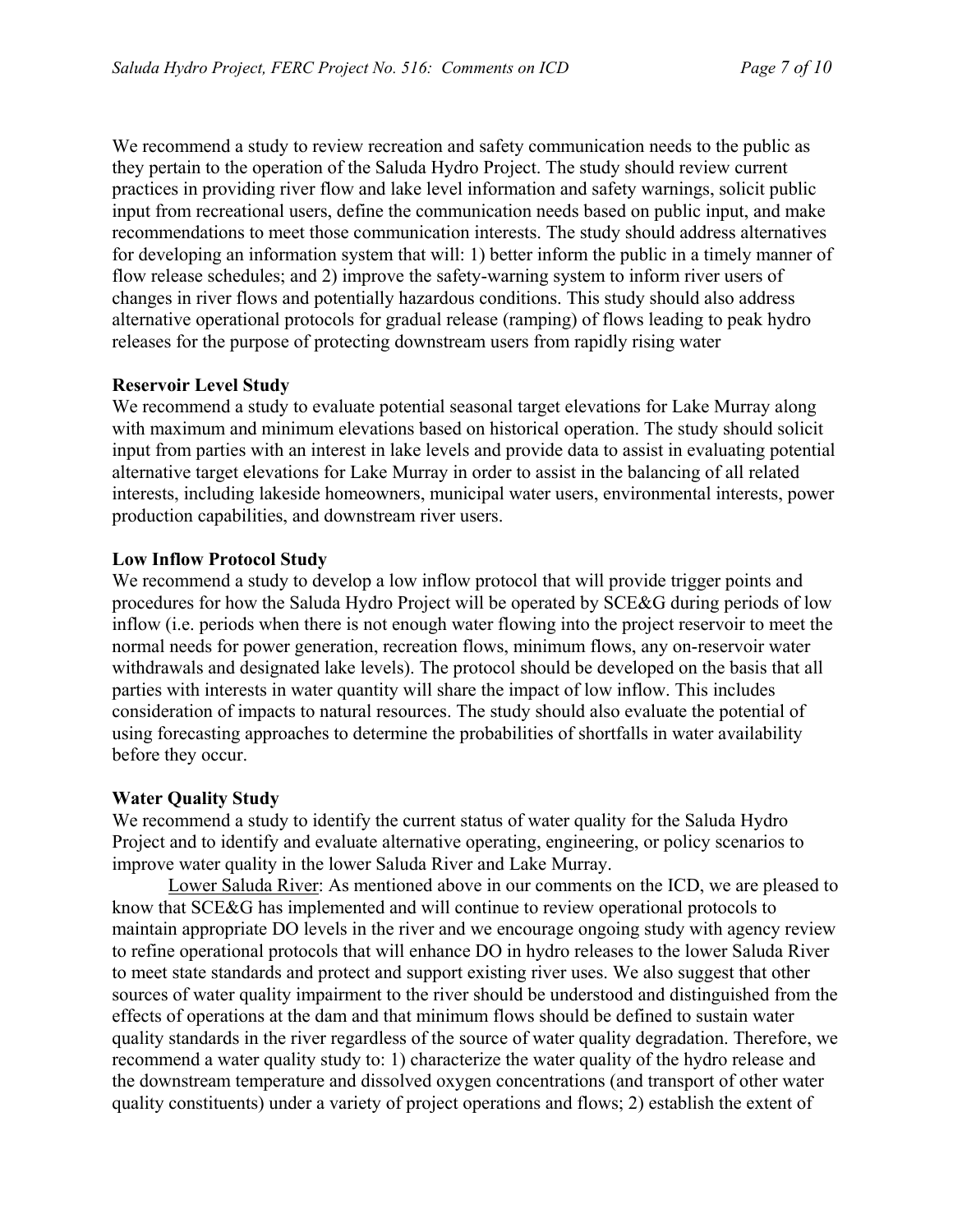project influence on the downstream water quality; 3) characterize water quality conditions under extreme low flow scenarios to document non-hydro sources of water quality impairment and to identify critical minimum flows for the assimilation of pollutants in the river; and 4) provide recommendations for long-term, continuous monitoring of downstream water quality.

Lake Murray: The ICD indicates that phosphorus is a critical pollutant affecting water quality conditions in Lake Murray particularly the low DO in the hypolimneon, which impairs aquatic life support within the lake and in the lower Saluda River. To address this problem we suggest that the water quality study involve the completion of a TMDL to define limits for phosphorus loading to Lake Murray; and the TMDL should define phosphorus-loading limits for all major tributaries that drain into the lake.

# **Rare, Threatened, and Endangered (RTE) Species and Habitat Survey**

We recommend a study that assesses the current condition of RT&E plant and wildlife species and their habitats, how Saluda Hydro Project operation affects those species, and how project operations can be modified to protect, restore or enhance those populations. The study should provide information to assist in developing any potential protection, mitigation, and enhancement (PM&E) measures.

## **Diadromous Fish Study**

We recommend a study to evaluate options for diadromous fish restoration to the Saluda Hydro Project waters. Anadromous target species for studies include: American shad, hickory shad, blueback herring, striped bass, shortnose sturgeon, and Atlantic sturgeon. Restoration of the catadromous American eel should be considered throughout its historical range in the drainage. Alternatives should be developed to enhance diadromous fish populations by establishing access to historic spawning grounds and nursery areas, safe downstream passage, and improving stream flow and water quality.

#### **Macrobenthic Survey Study**

We recommend a macrobenthic survey study to provide information about benthic macroinvertebrate (aquatic insects and other bottom-dwelling organisms) communities and evaluate any potential project-related effects on these resources. This study should also establish the downstream extent of potential project impacts on macrobenthic organisms.

#### **Mussel Survey**

We recommend a mussel survey study to identify the species and distribution of mussels in the Saluda River within the project boundary, the zone of project influence, and in selected tributaries. The study should also evaluate potential project-related effects on these resources.

#### **Floodplain Vegetation Assessment**

We recommend a study to provide information on the location and distribution, vegetative species composition and structure, classification, and relative condition of the existing floodplain communities within the zone of operational influence along the river reaches of the lower Saluda and Congaree Rivers; and this study should certainly encompass the ecologically significant floodplain area of Congaree National Park. The objectives of this botanical study are to: 1) identify and delineate the floodplain areas within the zone of operational influence of the river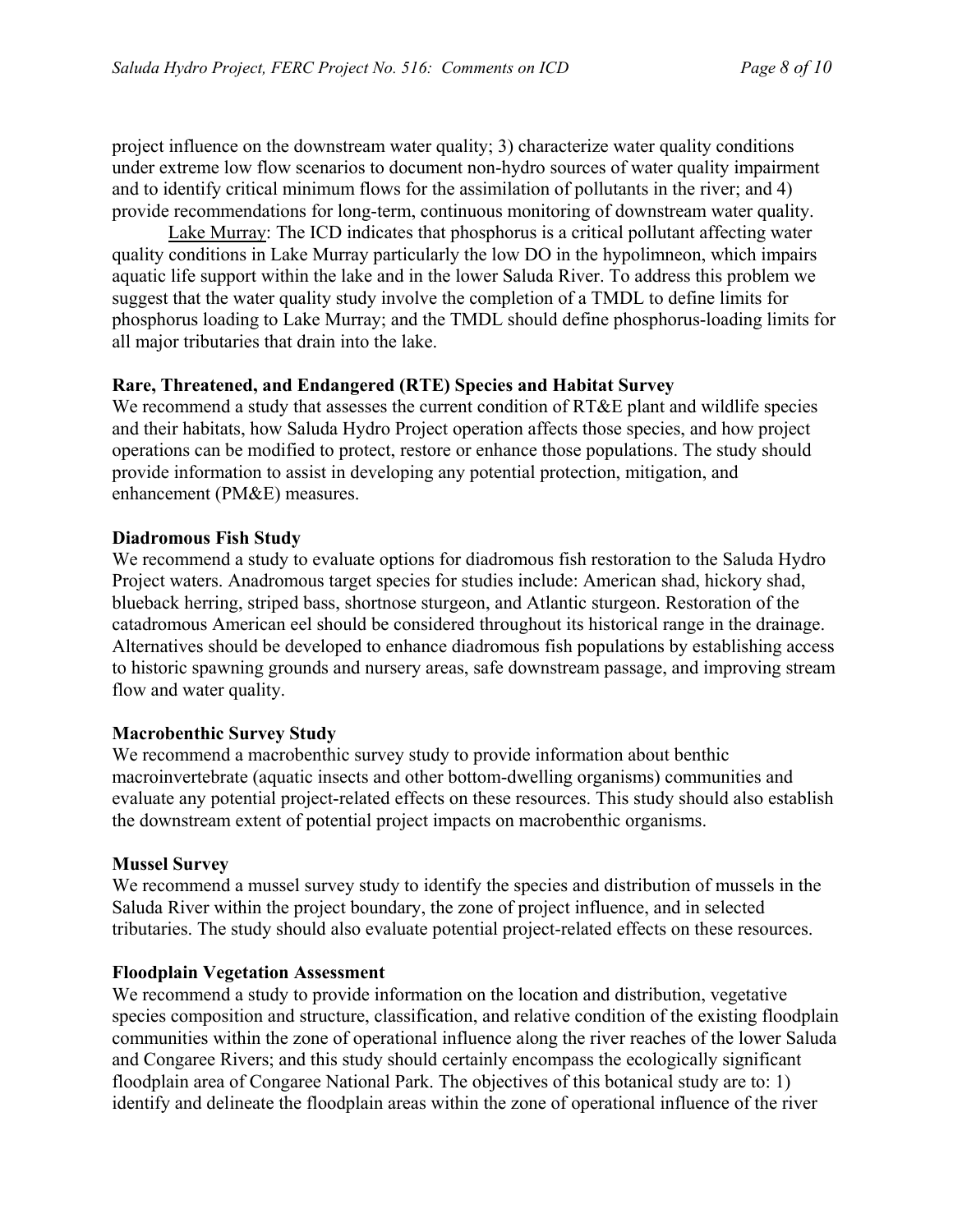reaches; 2) classify and characterize the vegetative species composition and structure of the floodplain areas within the zone of operational influence of the river reaches; 3) qualify and quantify the relationship between floodplain vegetation and existing hydroperiods; 4) assess the effects of current and proposed hydropower operations (e.g., river fluctuations and stage changes) and impact on the designated floodplain areas; and 5) provide information to assist in developing any potential protection, mitigation, and enhancement (PM&E) measures.

# **Recreation Use and Needs Study**

We recommend a study to characterize the types and amounts of existing and estimated future recreation use within the project area, and the ability of the project to support existing and future increases in use. The study should address the following: 1) provide data and analysis sufficient to estimate the carrying capacity of Lake Murray and the lower Saluda River to support present and future demand for public boating and fishing; 2) assess the quantity and quality of existing and proposed recreation facilities available at and adjacent to the project and their ability to support existing and estimated future needs; and 3) prioritize the types of, and locations for additional facilities or enhancement to facilities that may be needed.

## **Available Lands for Recreation and Protection of Environmental Resources**

We recommend that an inventory of land ownership around the project boundary be conducted to determine the feasibility of aggregating desirable parcels for parks, open space, other recreation, habitat preservation, and viewshed protection. Such an inventory could also provide valuable information about the current and proposed rate of development, thereby determining the urgency of assembling valuable parcels for the public benefit.

# **Cultural Resources Survey and Management Plan**

We recommend a survey to identify significant archaeological and historic sites that are affected by operation of the Saluda Hydro Project. We also recommend development of a plan to address the management of historic properties affected by the project.

# **Conclusion**

The amount of information we have recommended here is substantial but we think that the related issues are important given the significance of the land, water, and wildlife resources of the lower Saluda River and Lake Murray; and the public's interests in those resources. The public demands on the resources will only increase and the related management issues will become increasingly complex. More, good quality information will help SCE&G and partnering agencies make better, lasting decisions for the new license term. We, therefore, encourage SCE&G to partner with the resource management agencies and stakeholders to seek out and produce the best, most objective, science-based information possible to address the issues of public concern regarding the Saluda Hydro Project.

Thank you for this opportunity to provide our comments and recommendations to address the ICD and information needs for the relicensing of the Saluda Hydro Project. If you have questions or need additional information please contact me, Bill Marshall, at 803/734-9096 or by email at